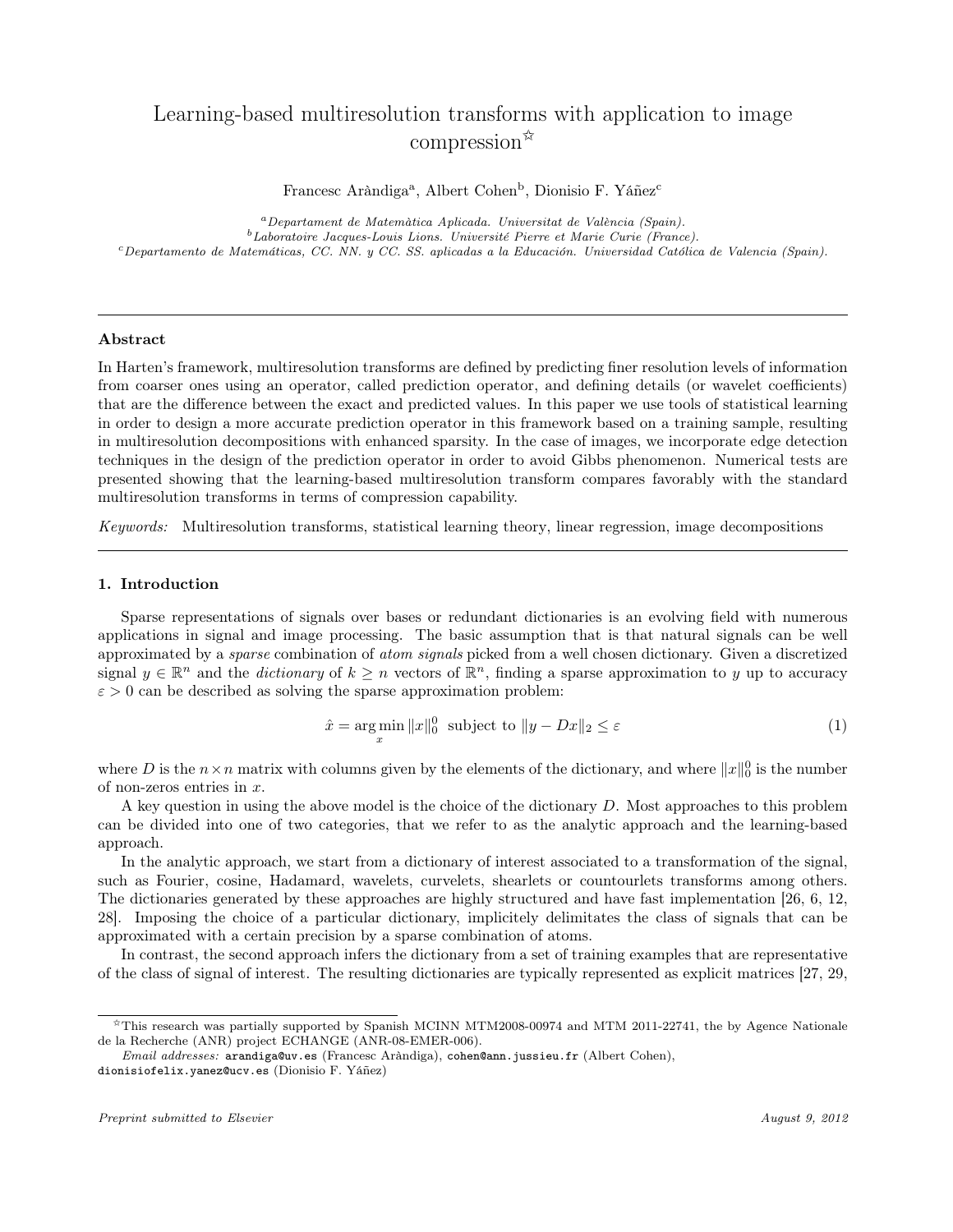24, 25, 1, 14, 33]. All these methods target the same goal - finding a sparsifying transform. This approach yields dictionaries more finely fitted to the data, thus producing better performance in many applications. However, this comes at a price of unstructured dictionaries, which are more costly to apply.

The objective of this paper is to combine the two approaches by introducing highly structured multiresolution transforms that are constructed through a learning process. Let us mention that learning methods have also recently been used in different ways in the compression of digital images [20, 7, 22] and in other image processing applications [11, 23, 8, 21, 19].

In supervised learning, one considers an input vector space  $\mathcal X$  and output vector space  $\mathcal Y$ . Formally, we assume that the pairs  $(x, y) \in \mathcal{X} \times \mathcal{Y}$  are random variables distributed according to an unknown distribution  $\rho$ . We observe a sequence of n independent realizations  $(x_i, y_i)_{i=1,\dots,n}$  drawn according to  $\rho$  and the goal is to construct a function  $P: \mathcal{X} \to \mathcal{Y}$  which predicts y from x. A learning algorithm is a rule that defines such a function from the sample  $(x_i, y_i)_{i=1,\dots,n}$ .

Multiresolution transforms allow us to represent a discrete signal as a coarse resolution approximation, plus a sequence of details or wavelet coefficients. In the framework proposed by Harten [16, 17, 5, 13], such transforms are based on transfer operators that connect consecutive resolution levels. Denoting by  $V^j = \mathbb{R}^{N_j}$ the information space at the resolution level j (where  $N_j > N_{j-1}$ ), the decimation operator  $\mathcal{D}_j^{j-1}$  maps the fine scale information  $f^j \in V^j$  to the coarser one  $f^{j-1} \in V^{j-1}$  and the prediction operator  $\mathcal{P}_{j-1}^j$  maps  $f^{j-1}$  to an approximation of the exact  $f^j$ . The detail vector  $d^{j-1} \in W^{j-1} := \mathbb{R}^{N_j - N_{j-1}}$  is defined as a non-redundant representation of the prediction error  $f^j - P^j_{j-1} f^{j-1}$  in a suitable basis. A discretized signal  $f^J$  may therefore be represented in a non-redundant fashion as  $(f^0, d^0, \ldots, d^{J-1})$ . The sparsity of this representation for a given class of signal is thus related to the accuracy of the prediction over this class. Thinking of  $(f^{j-1}, f^j)$  as an input-output pair, our goal is to use learning strategies in order to design prediction operators that lead to sparse representations.

Our paper is organized as follows. In Section 2, after a recall on the classical Harten's MR framework, we propose a general approach for learning-based multiresolution (LMR) within this framework. We discuss the method in more detail for two classical settings, univariate point values in Section 3 and bivariate cell averages in Section 4, using here linear regression as a simple example for the learning of the prediction operator. We improve the bivariate approach by combining it with edge detection techniques. In Section 5, we compare the compression performances of LMR tranfsorms with those of other standards MR transforms. Conclusions are drawn in Section 6.

### 2. Learning-based multiresolution (LMR) general framework

As explained in the introduction, MR transforms in the framework proposed by Harten are based on the decimation and prediction operators  $\mathcal{D}_j^{j-1}$  and  $\mathcal{P}_{j-1}^j$ . The decimation operator is assumed to be linear in contrast to  $\mathcal{P}_{j-1}^j$  which is allowed to be nonlinear. The prediction error vector is defined as

$$
e^j = f^j - \mathcal{P}_{j-1}^j f^{j-1}.
$$

It is assumed that  $\mathcal{D}_j^{j-1}$  and  $\mathcal{P}_{j-1}^j$  satisfy the consistency relation

$$
\mathcal{D}_j^{j-1} \mathcal{P}_{j-1}^j = I_{V^j},\tag{2}
$$

and therefore  $e^j$  belongs to the null space  $\mathcal{N}(\mathcal{D}_j^{j-1})$  which has dimension  $N_j - N_{j-1}$ . The detail vector  $d^{j-1}$  is defined as the coordinate vector of  $e^j$  in a suitable basis of this null-space. Then  $(f^{j-1}, d^{j-1})$  is a non-redundant representation of  $f^j$  and by iteration we obtain the MR representation  $(f^0, d^0, \ldots, d^{J-1})$  of the original discrete signal  $f^J$ . This framework includes the classical wavelet transforms as particular cases.

In all relevant instances, the prediction operator is defined by a *local prediction rule* that, for a 1D signal, has the form

$$
(\mathcal{P}_{j-1}^j f^{j-1})_{2k} := G_0(f_{k-r}^{j-1}, \dots, f_{k+s}^{j-1}) \text{ and } (\mathcal{P}_{j-1}^j f^{j-1})_{2k-1} := G_1(f_{k-r}^{j-1}, \dots, f_{k+s}^{j-1})
$$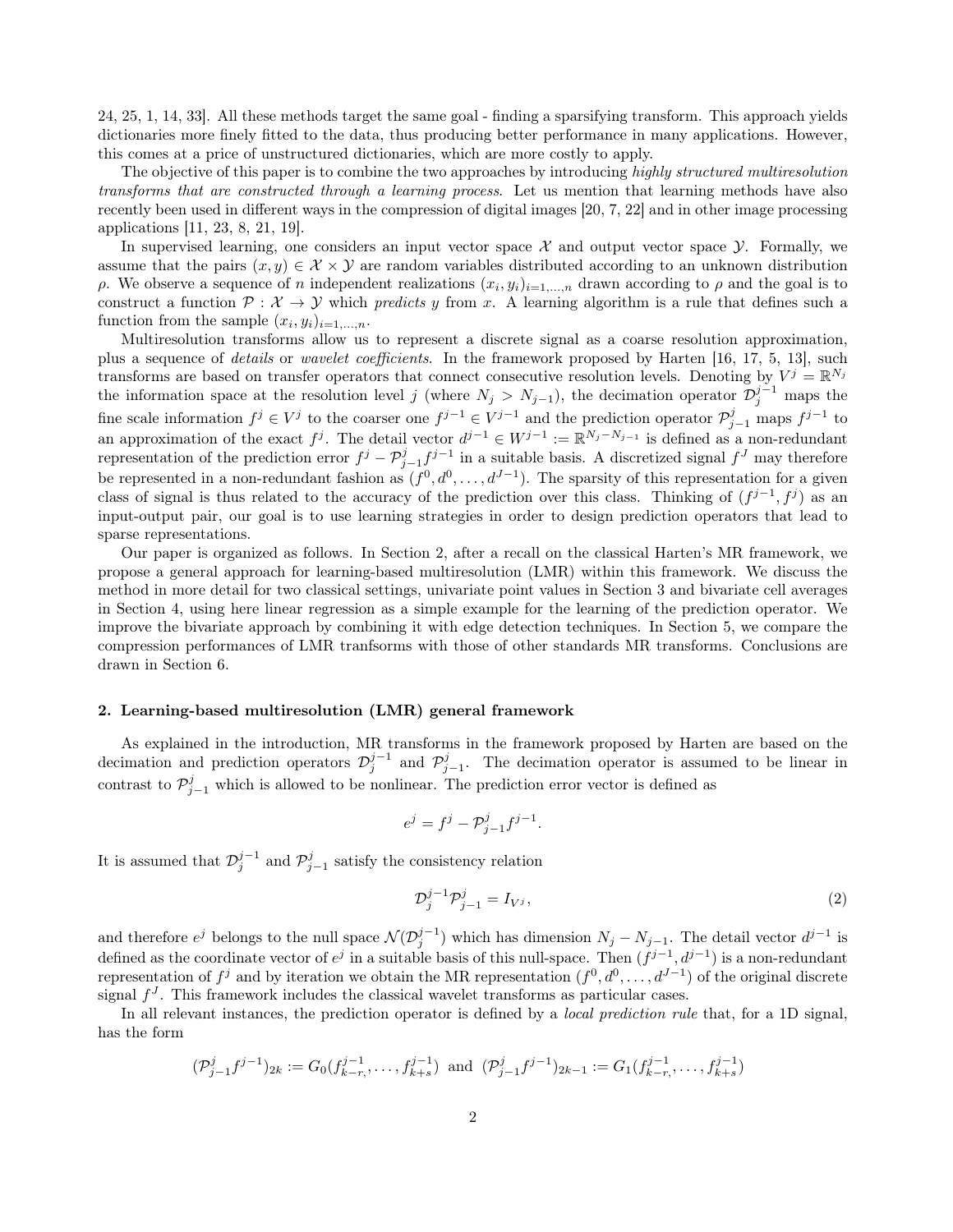for some given integers  $r, s \geq 0$ , where

$$
G_m: \mathbb{R}^{r+s+1} \to \mathbb{R}, \quad m = 0, 1,
$$

are linear or nonlinear functions. The set  $\{k-r,\ldots,k+s\}$  is called the *stencil* of  $V^{j-1}$  for the prediction in  $V^j$  at positions  $2k-1$  and  $2k$ . For shorter notation, we write

$$
(\mathcal{P}_{j-1}^{j}f^{j-1})_{2k-m} := G_m(f^{j-1,k}),
$$

where  $f^{j-1,k}$  denotes the vector  $(f_{k-r}^{j-1}, \ldots, f_{k+s}^{j-1})$  once r and s have been fixed.

In standard MR transforms, the functions  $G_m$  are defined independently of the class of signals to which it is applied. In wavelet transforms, Gm is a linear form and prediction therefore coincides with a standard up-sampling and filtering procedure. In other MR transforms, such as based on ENO and WENO prediction,  $G_m$  is a nonlinear map.

Here, in contrast, we want to learn the functions  $G_m$  from a relevant training sample. For learning  $G_m$ , we rely on a loss function

$$
\mathcal{L}:\mathbb{R}\times\mathbb{R}\to\mathbb{R}_+
$$

that measure the empirical prediction error. A typical choice is the  $\ell^p$  loss

$$
\mathcal{L}(y,\tilde{y}) := |y - \tilde{y}|^p,
$$

with  $1 \leq p < \infty$ . We also rely on a class of admissible functions K in which  $G_m$  is chosen by *empirical risk* minimization: for the given signal  $f^L$  and resolution level j, we define

$$
G_m = \underset{G \in \mathcal{K}}{\arg \min} \sum_{i=1}^n \mathcal{L}(y_i, G(x_i)).
$$
\n(3)

We may think of two different strategies for the definition of the training sample.

- 1. Data base of signals (DBS): the training inputs  $x_i \in \mathbb{R}^{r+s+1}$  are given by the family of vectors  $f^{j-1,k}$ extracted from a *finite data base of signals* by considering all resolution level  $j = 1, \ldots, J$  and spatial positions  $k = 1, \ldots, N_{j-1}$ , and all signals in the data base, and the outputs  $y_i \in \mathbb{R}$  are given by the corresponding  $f_{2k-m}^j$ . In this approach, we learn functions  $G_m$  that serves to define a prediction operator that will be applied to a generic signal not necessarily belonging to the data base.
- 2. Individual signal (IS): the training inputs  $x_i \in \mathbb{R}^{r+s+1}$  are given by the family of vectors  $f^{j-1,k}$  extracted from the *single signal of current interest* by considering all resolution level  $j = 1, ..., J$  and spatial positions  $k = 1, \ldots, N_{j-1}$ , and the outputs  $y_i \in \mathbb{R}$  are given by the corresponding  $f_{2k-m}^j$ . In this approach, we learn functions  $G_m$  that serves to define a prediction operator specifically adapted to the given signal.

The latter strategy IS means that a different function  $G_m$  needs to be encoded for every signal, in addition to its MR representation resulting from this choice. In the practical examples that we discuss further, the cost of this additional encoding is neglectible, while the variability of  $G<sub>m</sub>$  brings substantial improvements over DBS in terms of sparsity. In addition we can allow that the learned function  $G_m$  varies with the resolution level j, which means that the vectors  $f^{j-1,k}$  are extracted from the signal of interest by considering all spatial positions  $k = 1, \ldots, N_{j-1}$ , for a fixed j.

Let us comment on the choice of the loss function, which is important for the sparsity of the LMR transform. Using the  $\ell^p$  loss, we minimize

$$
G_m = \underset{G \in \mathcal{K}}{\arg \min} \sum_{i=1}^{n} |y_i - G(x_i)|^p. \tag{4}
$$

The case of the  $\ell^2$  loss  $(p = 2)$  leads to a least square problem. In the case where the class K is chosen to be a d-dimensional linear space, this problem amounts in solving a  $d \times d$  linear system. If instead we use the  $\ell^1$  loss  $(p = 1)$  and if K is again a d-dimensional linear space, we may reformulate (4) linear programming problem that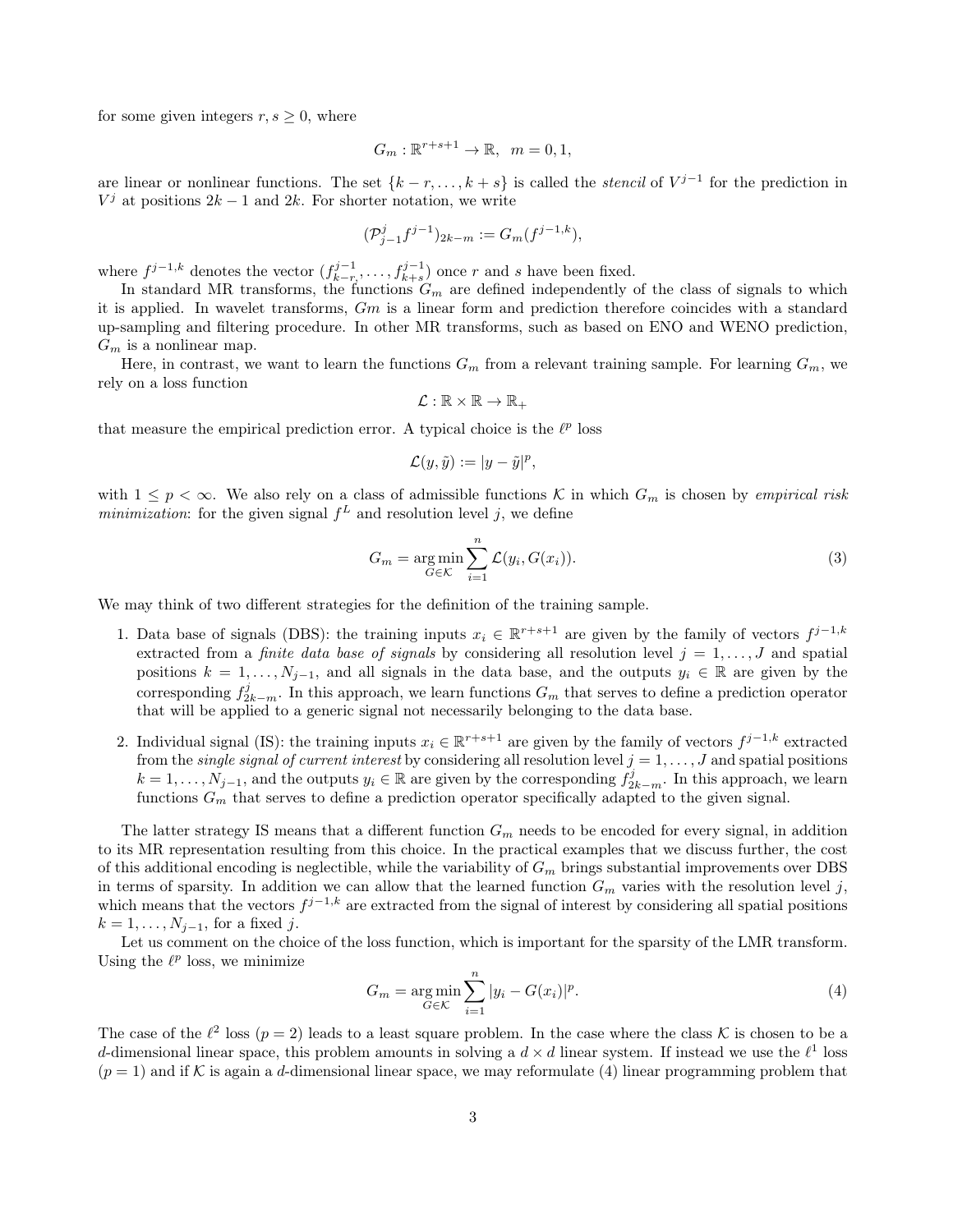may be solved in  $\mathcal{O}(d^3)$  operations. The motivation of using  $p = 1$  instead of  $p = 2$  is the fact that minimizing the  $\ell^1$  norm promotes sparsity of the prediction error and therefore of the multi resolution representation. This will be illustrated in the numerical tests.

In the next two sections 3 and 4, we consider the simplest example of a linear class  $\mathcal{K}$ , namely the set of linear forms

$$
\mathcal{K} = \{x \mapsto G_a(x) := \langle x, a \rangle \; : \; a \in \mathbb{R}^{r+s+1} \},\tag{5}
$$

which has dimension  $d = r + s + 1$ . Using this class leads to linear regression problems and is equivalent to learning a prediction filter for a data base of signals (DBS) or for an individual signal (IS).

### 3. LMR schemes for point-value discretization on [0, 1]

As a first simple example, we present LMR schemes in the context of univariate point-value (PV) discretizations. In this context, which is discussed e.g. in [16, 4, 17, 2], we consider a hierarchy  $(X^{j})_{j=0,\dots,J}$  of uniform point subdivisions of  $[0, 1]$ , defined by

$$
X^{j} = (x_{k}^{j})_{k=0,...,K_{j}}, \t x_{k}^{j} = kh_{j}, \t h_{j} = 1/K_{j}, \t K_{j} = 2^{j}K_{0}, \t (6)
$$

where  $K_0$  is some integer that describes the coarsest resolution level. We view the discrete data  $f^j$  $(f_k^j)_{k=0,\ldots,K_j}$  as the point values of a continuous function f at the points  $x_k^j$ .

Since  $x_k^{j-1} = x_{2k}^j$ , the decimation operator is defined by

$$
f_k^{j-1} = (\mathcal{D}_j^{j-1} f^j)_k = f_{2k}^j, \quad k = 0, \dots, K_{j-1}.
$$
 (7)

A local prediction procedure for this decimation is given by

$$
(\mathcal{P}_{j-1}^{j}f^{j-1})_{2k} := f_k^{j-1},\tag{8}
$$

and

$$
(\mathcal{P}_{j-1}^{j}f^{j-1})_{2k-1} := G_1(f^{j-1,k}),
$$
\n(9)

where  $f^{j-1,k} = (f^{j-1}_{k-r}, \ldots, f^{j-1}_{k+s})$ , and therefore the function  $G_0$  is already prescribed. A common way of defining  $G_1(f^{j-1,k})$  is by applying a given *interpolation procedure* to the values  $(f_l^{j-1})$  at the points  $(x_l^{j-1})$  for  $l = k - r, \ldots, k + s$  and evaluating the interpolated function at  $x_{2k-1}^j$ . For instance, using a cubic interpolation with the 4 point stencil  $r = 2$  and  $s = 1$  gives the prediction rule

$$
(\mathcal{P}_{j-1}^{j}f^{j-1})_{2k-1} = \frac{9}{16}(f_{k-1}^{j-1} + f_k^{j-1}) - \frac{1}{16}(f_{k-2}^{j-1} + f_{k+1}^{j-1}).
$$
\n(10)

In order to compare the LMR approach with this standard prediction rule, we set  $r = 2$  and  $s = 1$ , and we use as input a family of data vectors  $f^{j-1,k} = (f_{k-2}^{j-1}, \ldots, f_{k+1}^{j-1})$  and as output the correponding values  $f_{2k-1}^j$ . Here we follow the individual signal approach (IS) described in the introduction, using the discretization of a given function f at values  $x_k^j := 2^{-j}k, k = 0, ..., 2^j$ .

Therefore, for some given  $j$ , we formulate the problem as follows:

$$
G_1 = \underset{G \in \mathcal{K}}{\arg \min} \sum_{k=2}^{2^{j-1}-1} |f_{2k-1}^j - G(f^{j-1,k})|^p. \tag{11}
$$

for some fixed  $1 \leq p < \infty$ . When K is given by (5), this is equivalent to the linear regression problem with 4 unknowns  $j = 1$ 

$$
\min_{a \in \mathbb{R}^4} \sum_{k=2}^{2^{j-1}-1} |f(x_{2k-1}^j) - a_1 f(x_{k-2}^{j-1}) - a_2 f(x_{k-1}^{j-1}) - a_3 f(x_k^{j-1}) - a_4 f(x_{k+1}^{j-1})|^p, \tag{12}
$$

that is solved by solving a  $4 \times 4$  linear system when  $p = 2$  or by linear programming when  $p = 1$  or  $\infty$ . As already explained, in the IS approach, we need to encode the chosen function  $G_1$ , represented in this case by the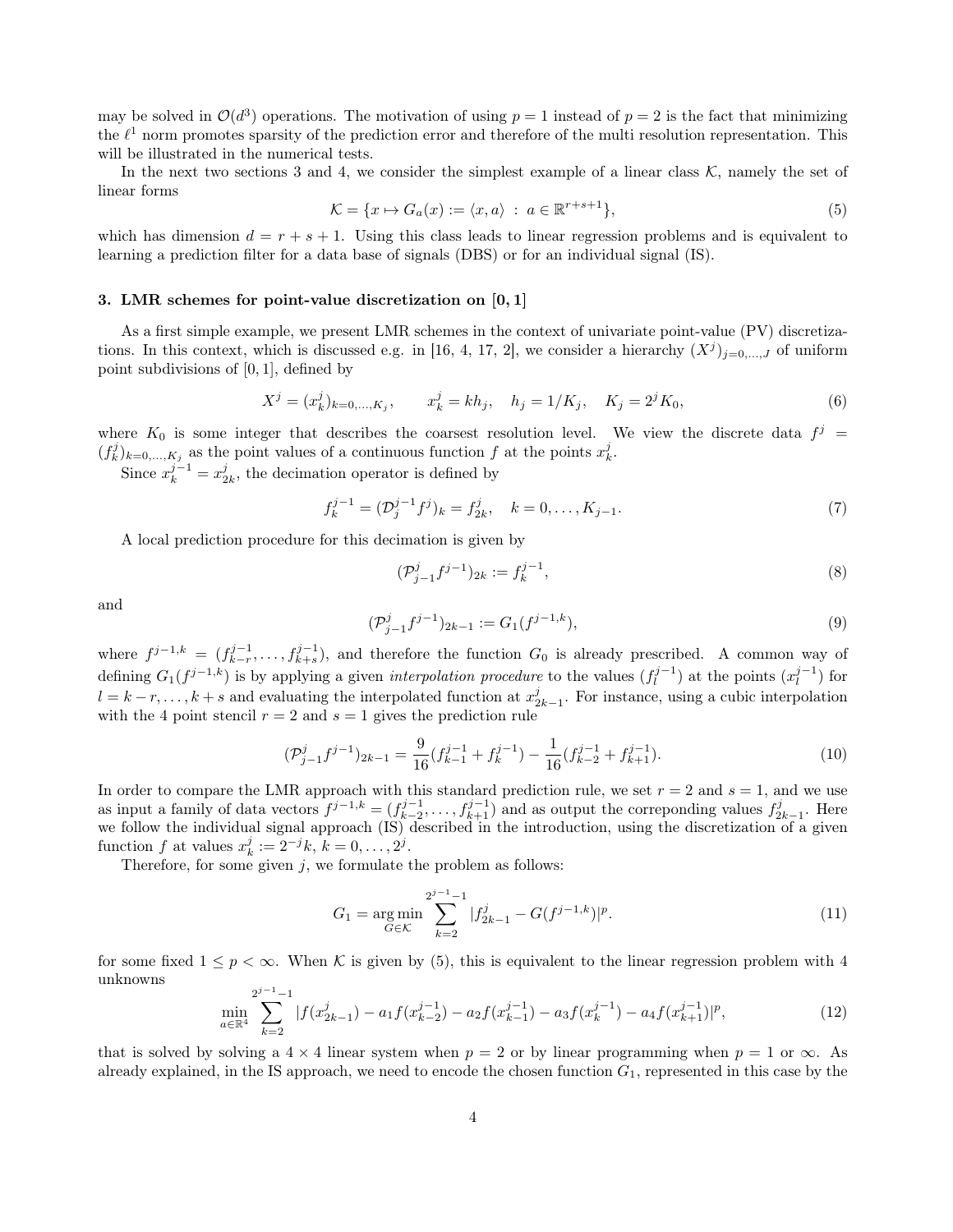filter  $a = (a_1, a_2, a_3, a_4)$ , for each individual signal. In order to limitate this encoding cost, a possible approach is to replace  $\mathcal K$  by a quantized version in the above minimization. As an example, we use the discrete class

$$
\mathcal{K}_q = \{ G_a : \mathbb{R}^4 \to \mathbb{R} \mid G_a(x) = \langle x, a \rangle : a = \frac{b}{64}, \ b \in \mathcal{T} \},\tag{13}
$$

where  $T = \{b \in \mathbb{Z}^4 : |b_l| \leq 64, l = 1, \ldots, 4, \sum_{l=1}^4 b_l = 64\}$ , for which any filter is encoded using  $3 \times 6 = 18$  bits. Let us observe that the cubic filter given by  $(10)$  is a particular instance of this class. In that case, we can solve the discrete minimization problem

$$
\min_{b \in T} \left\| \left( f_{2k-1}^j - \langle f^{j-1,k}, \frac{b}{64} \rangle \right)_{k=2,\dots,2^{j-1}-1} \right\|_{\ell^p},\tag{14}
$$

by brute force for any value of  $p$ .

We consider for  $f$  either the smooth function

$$
f_0(x) := 40(x + 1/4)^2 \sin(4\pi(x + 1/2)),\tag{15}
$$

or the discontinuous function

$$
f_1 := f_0(\chi_{[0, \frac{1}{5}[} + \chi_{[\frac{2}{5}, \frac{3}{5}[} + \chi_{[\frac{4}{5}, 1]}). \tag{16})
$$

We work at the resolution level  $j = 8$ . We first compute the resulting interpolation filters  $(a_1, a_2, a_3, a_4)$  when using  $\ell^p$  loss functions with  $p = 1, 2, \infty$  for the continuous and discrete optimization problems (12) and (14), and compare them with the cubic filter given by (10)

|                | Cubic     | $p=1$     | $p=2$     | $p = \infty$ | $p=1$     | $p=2$     | $p = \infty$ |
|----------------|-----------|-----------|-----------|--------------|-----------|-----------|--------------|
| a <sub>1</sub> | $-0.0625$ | $-0.0637$ | $-0.0638$ | $-0.0639$    | $-0.0625$ | $-0.0625$ | $-0.0625$    |
| a <sub>2</sub> | 0.5625    | 0.5658    | 0.5659    | 0.5662       | 0.5625    | 0.5625    | 0.5625       |
| $a_3$          | 0.5625    | 0.5596    | 0.5595    | 0.5592       | 0.5625    | 0.5625    | 0.5625       |
| $a_4$          | $-0.0625$ | $-0.0617$ | $-0.0616$ | $-0.0615$    | $-0.0625$ | $-0.0625$ | $-0.0625$    |

Table 1: Coefficients of the interpolation filters obtained for the smooth function  $f_0$  with  $p = 1, 2, \infty$  by continuous (left) and discrete (right) optimization.

|                             |                  |               | Cubic $p=1$ $p=2$ $p=\infty$ $p=1$ $p=2$ |                   |               |           | $p = \infty$ |
|-----------------------------|------------------|---------------|------------------------------------------|-------------------|---------------|-----------|--------------|
|                             | $-0.0625$ 0.0000 |               | $-0.0119$ $-0.0150$ 0.0000               |                   |               | 0.0312    | 0.4218       |
| a <sub>2</sub>              |                  | 0.5625 0.5045 | 0.4563                                   | 0.3565 0.5000     |               | 0.4531    | 0.1406       |
| $a_3$                       |                  | 0.5625 0.4966 | 0.5295                                   | $0.6628$ $0.5000$ |               | 0.5312    | 0.5468       |
| $a_{\scriptscriptstyle{A}}$ | $-0.0625$ 0.0001 |               | $-0.0240$                                |                   | 0.3243 0.0000 | $-0.0156$ | $-0.1093$    |

Table 2: Coefficients of the interpolation filters obtained for the discontinuous function  $f_1$  with  $p = 1, 2, \infty$  by continuous (left) and discrete (right) optimization.

Table 1 displays the results for the smooth function  $f_0$ . We observe all obtained filters are very similar to the cubic filter, which is actually exacly selected by discrete optimization for all values of p. From an intuitive point of view, this shows that for a smooth function, the best 4 point interpolation is the cubic one regardless of using the  $\ell^1$ ,  $\ell^2$  or  $\ell^{\infty}$  loss.

Table 2 displays the results for the discontinuous function  $f_0$ . In this case, there is a strong variability between the chosen filters depending on the value of p. In particular, the  $\ell^1$  based selection that promotes sparsity in the detail coefficients tends to cancel the extreme values  $a_0$  and  $a_3$ , therefore returning linear rather than cubic interpolation. From an intuitive point of view, this shows that for a non-smooth function, one may improve the level of spasity in the multiresolution representation by using shorter filters, up to a loss in the order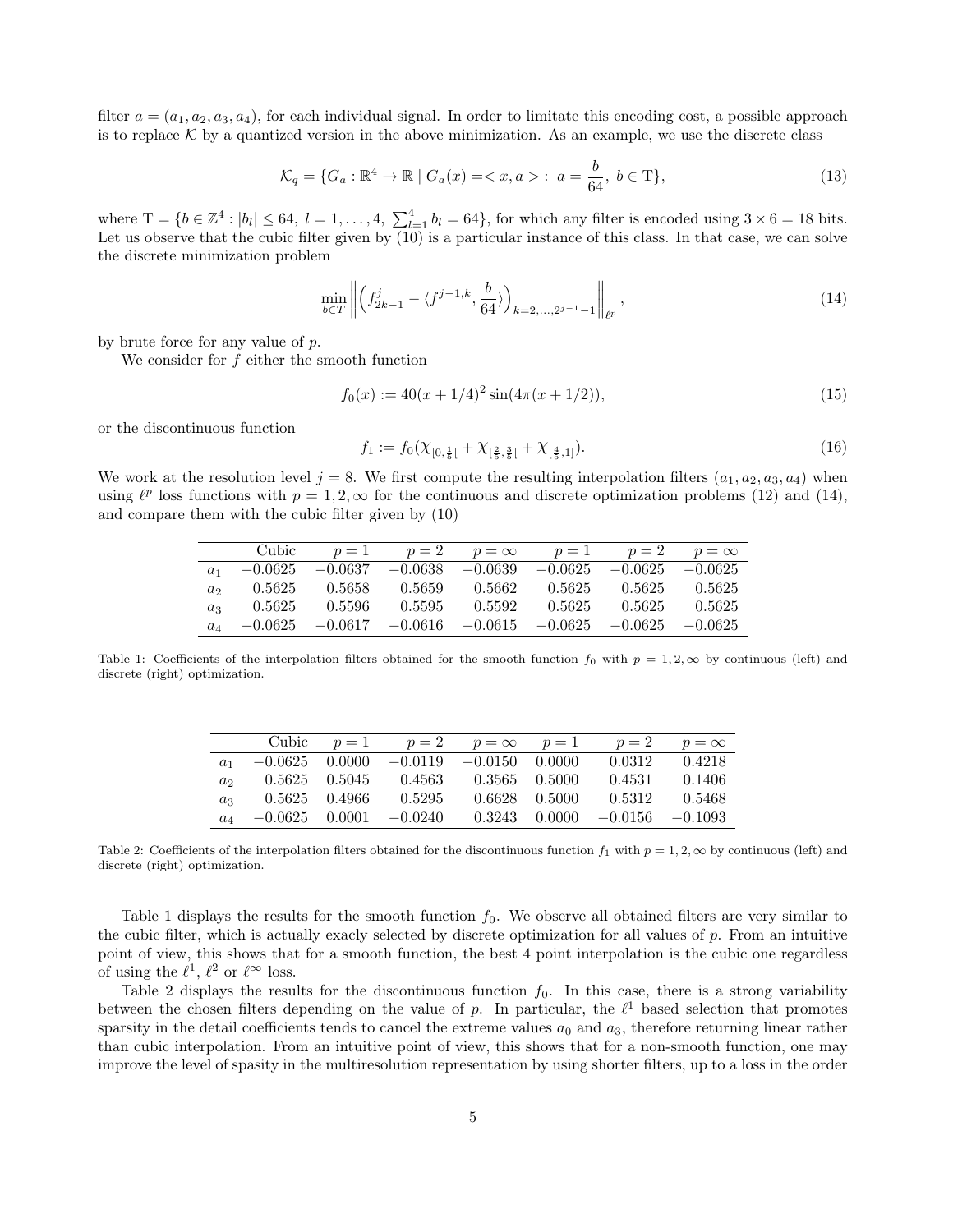of polynomial approximation. We also note that in the case of the  $\ell^{\infty}$  loss, the filters obtained by continuous and discrete optimization strongly differs. This reveals that very different values of a achieve a value of the loss function close to the minimum, and in that sense the minimum search is not very stable for  $p = \infty$ .

In order to illustrate the effect of the various selected filters for the non-smooth function  $f_1$ , we display on Figure 1 both the corresponding values of the detail vectors  $d^{j-1}$  with  $j=8$  and their histograms, when using the filters obtained by discrete optimization with  $p = 1, 2, \infty$  and the cubic filter. As expected, the detail vector of LMR based on  $\ell^1$  loss are sparser. This approach should therefore be preferred when one searches for sparse multiresolution representations of non-smooth signals such as images.



Figure 1: From top to bottom: detail vectors  $d^7$  (left) and their histograms (right) for  $f_1$ , with LMR using interpolation filters based on  $\ell^1$ ,  $\ell^2$ ,  $\ell^{\infty}$  loss, and with MR using cubic filters.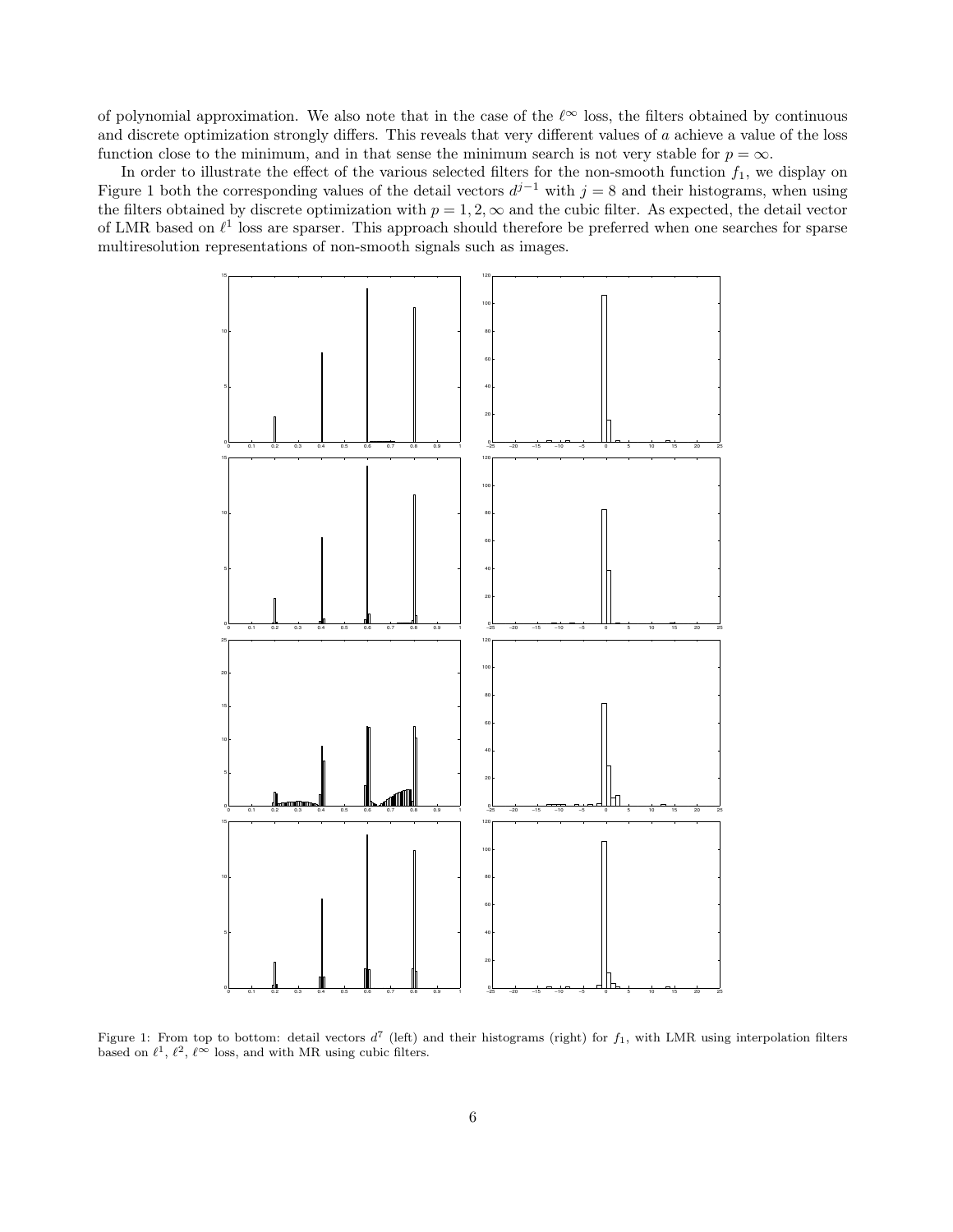#### 4. Learning-based multiresolution schemes for cell average discretization in 2D

As a second example, we present LMR schemes in the context of cell average (CA) discretization. In this context, which is discussed e.g. in [16, 4, 17, 2], the discrete data are viewed as the averages of a function on the cells from a hierarchy of partitions. This approach appears to be better adapted than PV for the treatment of bidimensional real images, due to the fact that averaging is more robust to noise than point evaluation. Here, we directly present the LMR approach for CA discretization in the bivariate context.

With the same notation as in the previous section for the hierarchy  $(X^{j})_{j=0,\dots,J}$  of point subdivision on [0, 1], we introduce the intervals

$$
I_k^j := [x_{k-1}^j, x_k^j], \ \ k = 1, \dots, K_j,\tag{17}
$$

and cubes

$$
Q_{k,l}^{j} := I_k^{j} \times I_l^{j}, \ \ 1 \le k, l \le K_j,
$$
\n(18)

that constitute a partition of [0,1]<sup>2</sup>. We view the discrete data  $f_j = (f_{k,l}^j)_{1 \leq k,l \leq K_j}$  as the averages of an integrable function f over the cubes  $Q_{k,l}^j$ . The decimation operator is therefore defined by

$$
f_{k,l}^{j-1} = (\mathcal{D}_j^{j-1} f^j)_{k,l} = \frac{1}{4} \left( f_{2k-1,2l-1}^j + f_{2k,2l-1}^j + f_{2k-1,2l}^j + f_{2k,2l}^j \right). \tag{19}
$$

In the case of a digital image  $f^J$ , the finest resolution cubes  $Q_{k,l}^J$  coincide with the pixels. For defining the prediction operator, we introduce for each  $1 \leq k, l \leq K_{j-1}$  the square-shaped stencil of data

$$
f^{j-1,(k,l)} := (f^{j-1}_{k+k',l+l'})_{-r \le k',l' \le s}.
$$
\n(20)

We are interested in prediction rules that use this stencil of data to reconstruct the discrete data at scale  $j$ contained in the cube  $Q_{k,l}^{j-1}$ . Such rules are therefore of the form

$$
(\mathcal{P}_{j-1}^{j}f^{j-1})_{2k+m,2l+n} = G_{m,n}(f^{j-1,(k,l)}),
$$
\n(21)

with  $1 \leq k, l \leq J_{j-1}$  and  $-1 \leq m, n \leq 0$ . A standard example using a  $3 \times 3$  stencil  $(r = s = 1)$  consists in reconstructing the unique bi-quadratic polynomial  $\pi_{k,l}^j$  which averages on  $Q_{k+k',l+l'}^{j-1}$  agree with the data  $f_{k+k',l+l'}^{j-1}$  for  $-r \leq k', l' \leq s$ , and then define

$$
G_{m,n}(f^{j-1,(k,l)}) := |Q_{2k+m,2l+n}^j|^{-1} \int_{Q_{2k+m,2l+n}^j} \pi_{k,l}^j.
$$
 (22)

This leads to prediction filters with simple tensor produc form. For example, when  $m = n = 0$ ,

$$
G_{0,0}(f^{j-1,(k,l)}) = f_{k,l}^{j-1} + \frac{1}{8}(f_{k,l+1}^{j-1} - f_{k,l-1}^{j-1})
$$
  
 
$$
+ \frac{1}{8}(f_{k+1,l}^{j-1} + \frac{1}{8}(f_{k+1,l+1}^{j-1} - f_{k+1,l-1}^{j-1})
$$
  
 
$$
-f_{k-1,l}^{j-1} + \frac{1}{8}(f_{k-1,l+1}^{j-1} - f_{k-1,l-1}^{j-1})
$$

In order to generate prediction rules using the LMR approach, adopting again adopt the IS approach, we need to solve for some given j, and for all  $-1 \leq m, n \leq 0$ , the optimization problem

$$
G_{m,n} = \underset{G \in \mathcal{K}}{\arg \min} \sum_{k,l} |f_{2k+m,2l+n}^{j} - G(f^{j-1,(k,l)})|^{p}.
$$
 (23)

When K is given by (5) and with  $r = s = 1$ , this is equivalent to a linear regression problem with 9 unknowns, which is solved in a similar way as that of the previous section, for  $p = 1, 2, \infty$ . In his case the LMR approach leads to prediction filters that should be compared with the standard  $3 \times 3$  such as the above quadratic filter.

In the presence of edges, one idea to improve the sparsity in the multiresolution decomposition is to use a filter that adapts to the local features of the image. In the standard MR decomposition, this can be achieved by using essentially non-oscillatory techniques (ENO), see [15, 4, 3].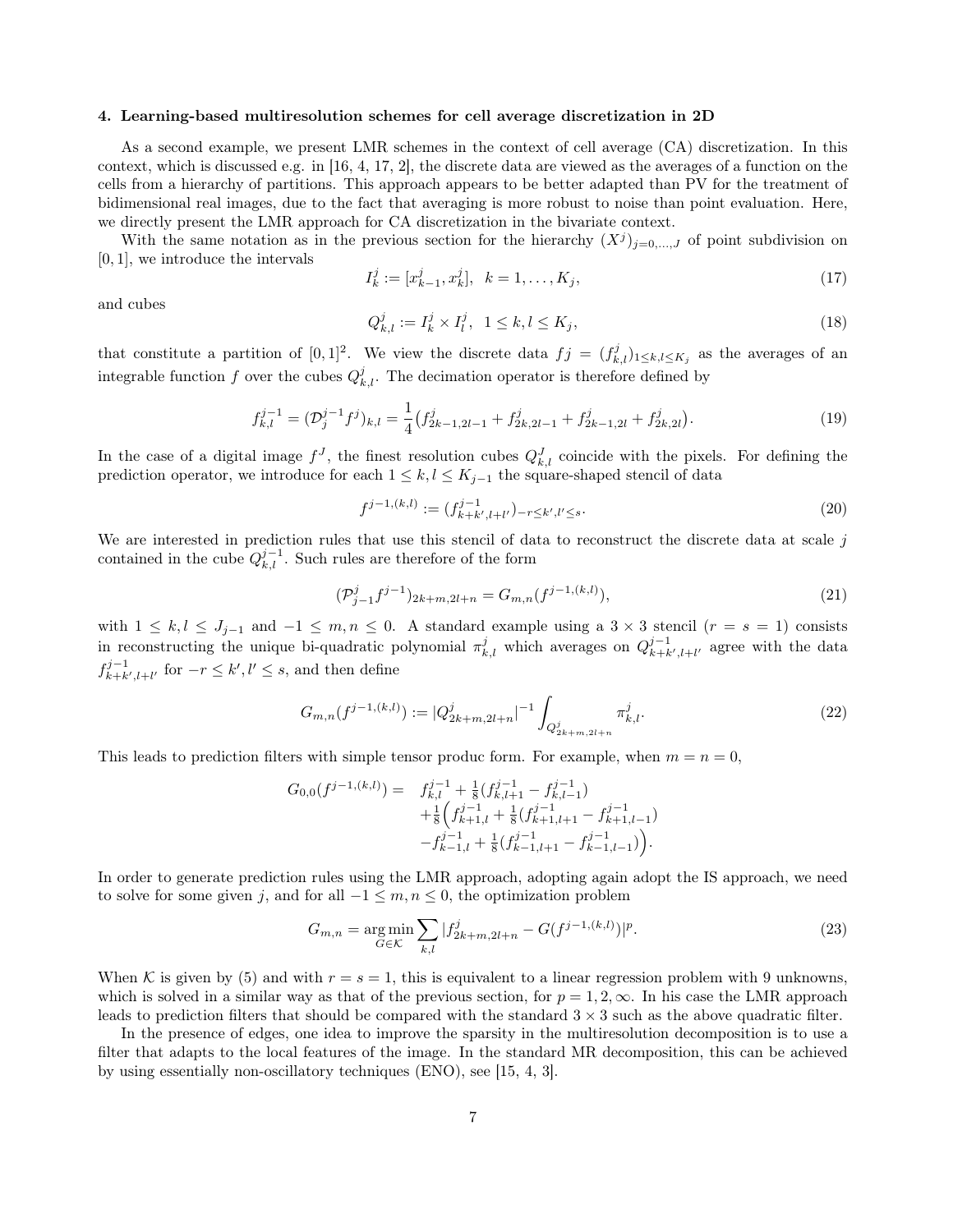One idea to mimic this approach in the LMR setting is to split the training set, which is indexed by the cubes  $Q_{k,l}^{j-1}$ , into subsets corresponding to cubes over which the image has similar geometrical characteristics. We then learn different reconstruction filters for each subsets. A relevant splitting can be defined using the Sobel edge detectors [31]:

$$
\begin{aligned} s^{j-1}_x(k,l) &:= |f^{j-1}_{k-1,l+1} + 2f^{j-1}_{k,l+1} + f^{j-1}_{k+1,l+1} - (f^{j-1}_{k-1,l-1} + 2f^{j-1}_{k,l-1} + f^{j-1}_{k+1,l-1})|, \\ s^{j-1}_y(k,l) &:= |f^{j-1}_{k-1,l-1} + 2f^{j-1}_{k-1,l} + f^{j-1}_{k-1,l+1} - (f^{j-1}_{k+1,l-1} + 2f^{j-1}_{k+1,l} + f^{j-1}_{k+1,l+1})|, \\ s^{j-1}_u(k,l) &:= |f^{j-1}_{k-1,l} + 2f^{j-1}_{k-1,l-1} + f^{j-1}_{k,l-1} - (f^{j-1}_{k,l+1} + 2f^{j-1}_{k+1,l+1} + f^{j-1}_{k+1,l})|, \\ s^{j-1}_d(k,l) &:= |f^{j-1}_{k-1,l} + 2f^{j-1}_{k-1,l+1} + f^{j-1}_{k,l+1} - (f^{j-1}_{k,l-1} + 2f^{j-1}_{k+1,l-1} + f^{j-1}_{k+1,l})|, \\ S^{j-1} &:= \max_{1 \leq k,l \leq J_{j-1}} f^{j-1}_{k,l} - \min_{1 \leq k,l \leq J_{j-1}} f^{j-1}_{k,l}. \end{aligned}
$$

Denoting by  $\mathcal{R}^{j-1} = \{1 \leq k, l \leq K_{j-1}\}\$ the index set at level  $j-1$ , we define the *edge part* 

$$
\Gamma_e^{j-1} = \{ (k,l) \in \mathcal{R}^{j-1} : \max \{ s_\delta^{j-1}(k,l) : \delta = x, y, u, d \} > S^{j-1} \},\tag{24}
$$

and the smooth part

$$
\Gamma_s^{j-1} = \mathcal{R}^{j-1} \setminus \Gamma_e^{j-1}.
$$
\n(25)

We further subdivide the edge part into

$$
\Gamma_e^{j-1} = \Gamma_x^{j-1} \cup \Gamma_y^{j-1} \cup \Gamma_u^{j-1} \cup \Gamma_d^{j-1},\tag{26}
$$

with, for  $\delta = x, y, u, d$ ,

$$
\Gamma_{\delta}^{j-1} := \left\{ (k,l) \in \Gamma_e^{j-1} : s_{\delta}^{j-1}(k,l) = \max\{ s_{\gamma}^{j-1}(k,l) : \gamma = x, y, u, d \} \right\},\tag{27}
$$

corresponding to horizontal, vertical, diagonal up and diagonal down edges, respectively.

For  $\delta = s, x, y, u, d$ , and  $-1 \leq m, n \leq 0$ , we thus solve

$$
G_{m,n}^{\Gamma_{\delta}^{j-1}} = \underset{G \in \mathcal{K}}{\text{arg min}} \sum_{(k,l) \in \Gamma_{\delta}^{j-1}} |f_{2k+m,2l+n}^{j} - G(f^{j-1,(k,l)})|^{p},\tag{28}
$$

resulting in different prediction filters for smooth and edge regions. We call this approach edge-adapted LMR (LMR-ed).

#### 5. Numerical experiments

In this section, we present some tests for compression of 2D image based on the cell average error control compression scheme, which consists in modifying the encoding procedure in such a way to keep track of the cumulative error when encoding the coefficients of the MR representation, using standard algorithms such as EZW [30]. Error control algorithms are monitored by a level dependent truncation parameter of the form

$$
\varepsilon_j = \varepsilon_J 2^{J-j} \tag{29}
$$

where  $\varepsilon_j$  is set by the user. We refer to [2] for more detail on these algorithms. In this framework, we compare different prediction operators:

BQ Standard MR based on biquadratic reconstruction filters.

ENO Standard MR based on ENO quadratic reconstruction filters.

<sup>*P*</sup>**LMR** Learning-based  $3 \times 3$  filters using the  $\ell^p$  loss (23).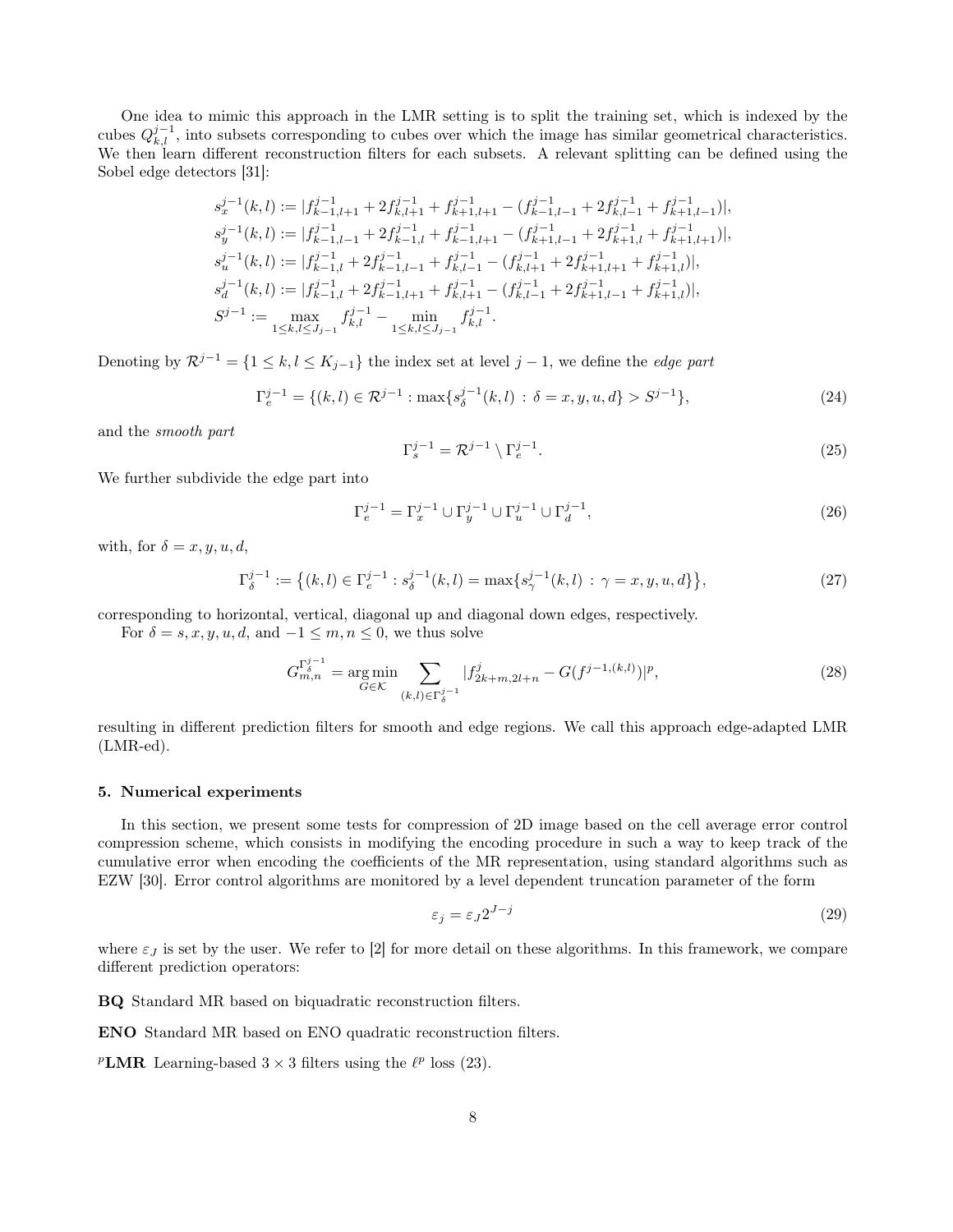<sup>p</sup>LMR-ed Edge-adapted  $3 \times 3$  filters using the  $\ell^p$  loss (28).

It is well-known [17, 9, 26] that the BQ multiresolution transform is an instance of biorthogonal wavelet decomposition from [10] with the box function as the dual scaling function.

We measure the quality of the resulted image using the PSNR (Peak Signal-to-Noise Ratio) value and express the compression rate in bit per pixel (b.p.p.).

In LMR methods, we need to count the extra cost of encoding the filters. For this purpose, we round-off their coefficient to 8 digits in their binary representation, that is, we encode the integers  $\tilde{a}_i = [256a_i]$ , for  $i = 1, \ldots, 9$ . This encoding appears to be neglectible compared to the cost of encoding the multiresolution coefficients, even in a low bit rate regime. As an example, we display in Table 3, we can see the number of filters and the b.p.p. ratio for their encoding for the Lena image.

|            |        | b.p.p. filters Number of filters |
|------------|--------|----------------------------------|
| PLMR       | 0.0044 | -36                              |
| $PLMR$ -ed | 0.0220 | 180                              |

Table 3: Number of filters and b.p.p. to encode them for the Lena image using  $L = 4$  levels.

Let us point out that in the <sup>p</sup>LMR-ed approach, we do not need to encode the locations of the pixels  $(k, l)$  in the different sets  $\Gamma_{\delta}^{j-1}$  since these are automatically computed from the reconstruction from coarser resolution using the Sobel edge detector.

Our first example is the geometrical image on Figure 2 (left). Table 4 and Figure 3 reveal that the best numerical and visual results are obtained using the <sup>1</sup>LMR-ed approach, although the performance of ENO is close. We also observe that this approach does not produce Gibbs phenomenon as opposed to BQ.



Figure 2: Geometrical image and Lena

Our next example is the real image of Figure 2 (right). Table 5 and Figure 4 show that for such real images, ENO does not behave as well as BQ, both numerically and visually. In contrast the LMR techniques behave as good numerically and the LMR-ed brings visual improvement in terms of removing Gibbs effect and artefacts near the edges. We also find that  ${}^{1}LMR$ -ed perform slightly better than  ${}^{2}LMR$ -ed.

### 6. Conclusions and future research

We have introduced learning-based multiresolution transforms within Harten's framework. When using the  $\ell^p$  loss function with  $p = 1$ , we observe that this approach brings improvements over standard multiresolution transforms in terms of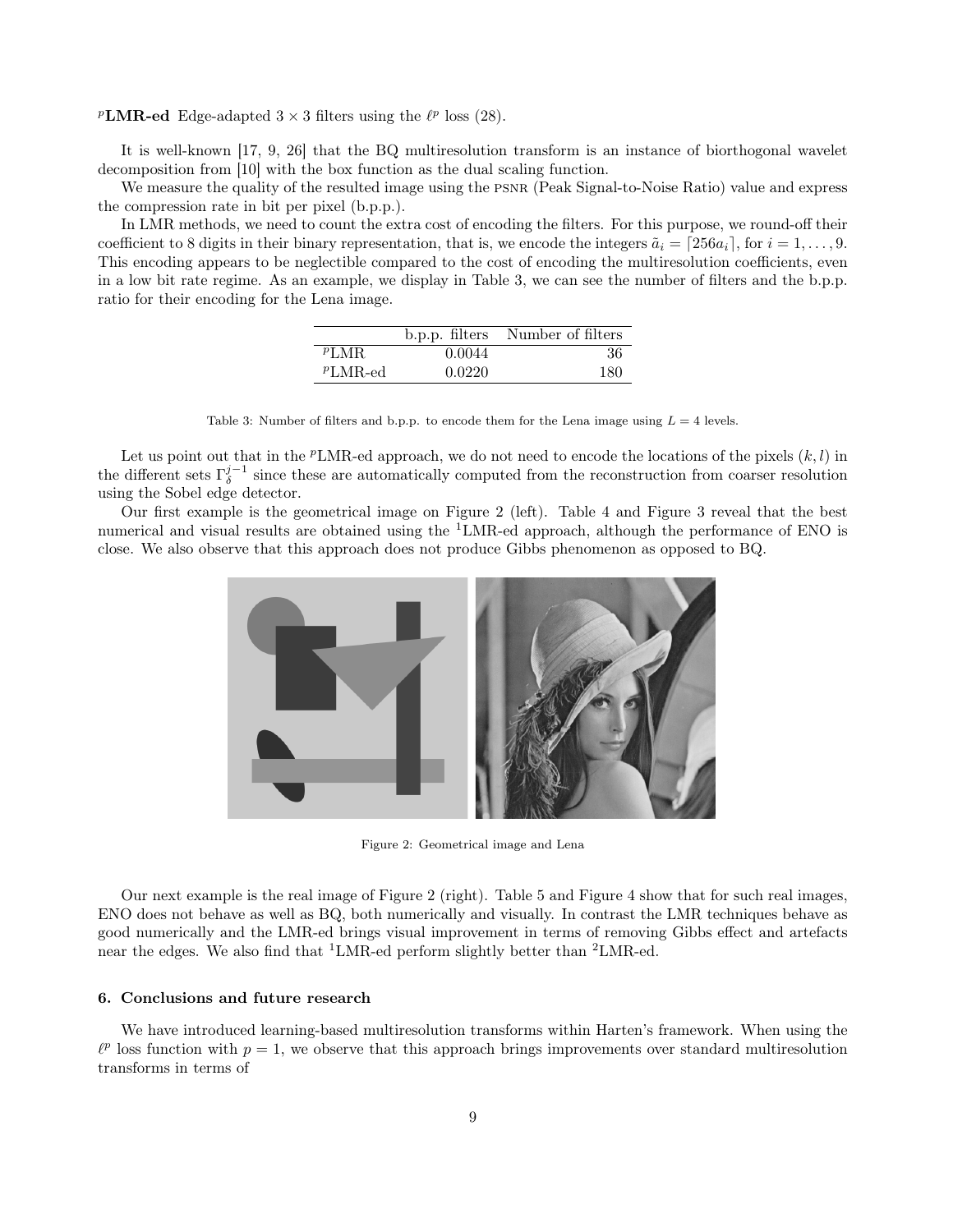







BQ, psnr: 34.54, b.p.p.: 0.091 ENO, psnr: 34.52, b.p.p.: 0.067



<sup>1</sup>LMR, PSNR: 33.43, b.p.p.: 0.079  $2$ LMR, PSNR: 33.41, b.p.p.: 0.084



<sup>1</sup>LMR-ed, psnr: 34.90, b.p.p.: 0.095 <sup>2</sup>LMR-ed, psnr: 34.98, b.p.p.: 0.096

Figure 3: Example of the compression of a geometrical image using different methods showing psnr and b.p.p. (including filters) for each method with  $\varepsilon_J=32$  for LMR and ENO methods and  $\varepsilon_J=24$  for BQ.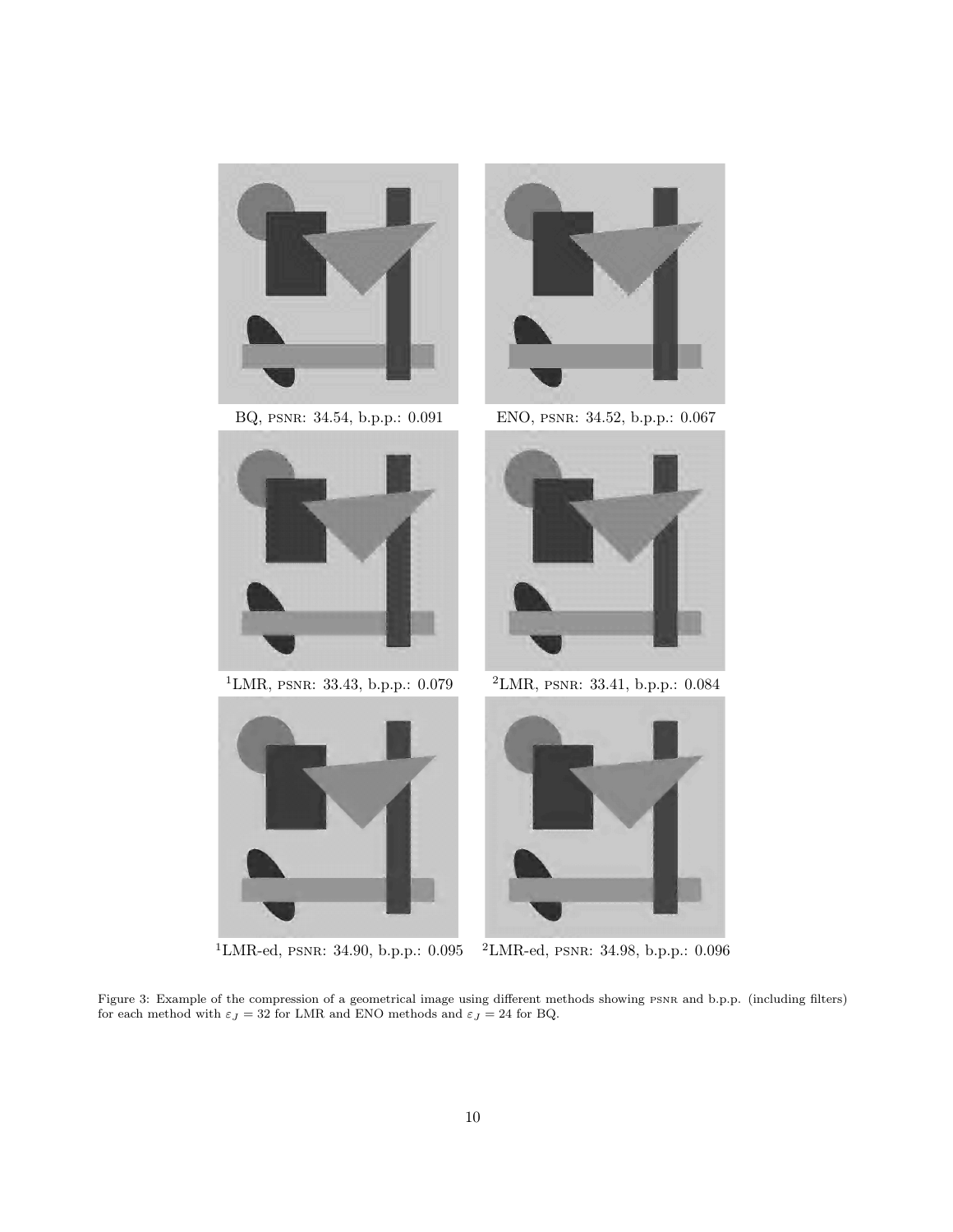



<sup>1</sup>LMR, psnr: 28.73, b.p.p.: 0.145 <sup>2</sup>LMR, psnr: 28.74, b.p.p.: 0.147





BQ, psnr: 28.86, b.p.p.: 0.142 ENO, psnr: 27.35, b.p.p.: 0.143





<sup>1</sup>LMR-ed, psnr:28.96, b.p.p.: 0.143 <sup>2</sup>LMR-ed, psnr: 29.06, b.p.p.: 0.142

Figure 4: Example of the compression of an image using different methods with Lena showing psnr and b.p.p. (including filters) for each method with  $\varepsilon_J=32$  for LMR and ENO methods and  $\varepsilon_J=28$  for BQ.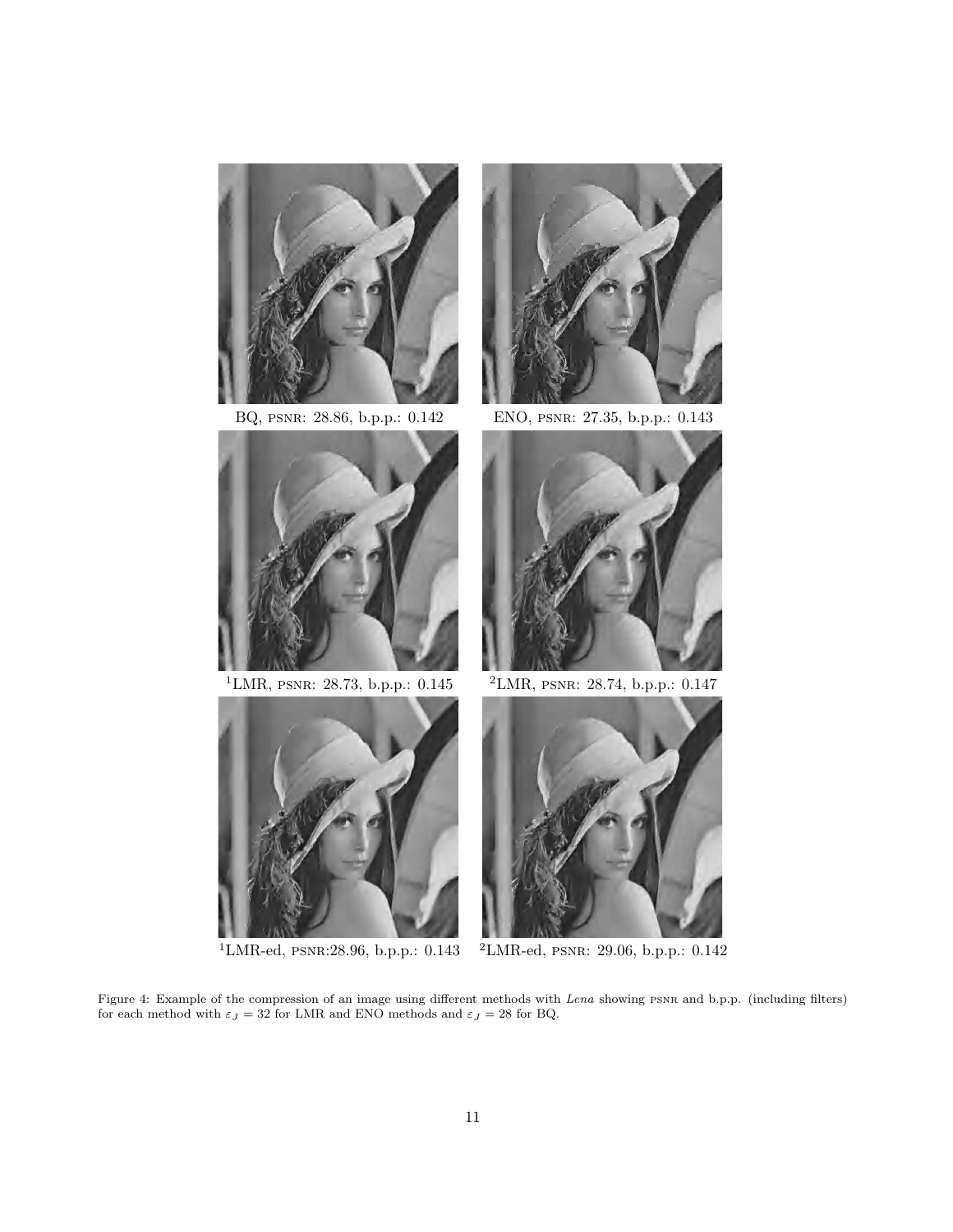|              | $\varepsilon_J=8$ |             | $\varepsilon_J=16$ |             |  | $\varepsilon_J=32$ |             |  |
|--------------|-------------------|-------------|--------------------|-------------|--|--------------------|-------------|--|
|              | b.p.p.            | <b>PSNR</b> | b.p.p.             | <b>PSNR</b> |  | b.p.p.             | <b>PSNR</b> |  |
| BQ.          | 0.205             | 42.03       | 0.119              | 36.73       |  | 0.077              | 33.39       |  |
| <b>ENO</b>   | 0.141             | 44.82       | 0.097              | 38.61       |  | 0.067              | 34.52       |  |
| ${}^{2}$ LMR | 0.214             | 41.37       | 0.130              | 36.33       |  | 0.080              | 33.41       |  |
| $2LMR$ -ed   | 0.183             | 43.19       | 0.114              | 38.73       |  | 0.074              | 34.98       |  |
| $11$ MR.     | 0.191             | 41.60       | 0.120              | 37.35       |  | 0.075              | 33.43       |  |
| $1$ LMR-ed   | 0.162             | 42.86       | 0.115              | 39.11       |  | 0.073              | 34.90       |  |

Table 4: Coding results for a geometrical image showing PSNR and the b.p.p. obtained using  $\varepsilon_J = 8, 16, 32$ .

|            | $\varepsilon_{J} = 8$ |             | $\varepsilon_J=16$ |             |  | $\varepsilon_J=32$ |             |  |
|------------|-----------------------|-------------|--------------------|-------------|--|--------------------|-------------|--|
|            | b.p.p.                | <b>PSNR</b> | b.p.p.             | <b>PSNR</b> |  | b.p.p.             | <b>PSNR</b> |  |
| BQ.        | 0.468                 | 34.36       | 0.243              | 31.28       |  | 0.127              | 28.32       |  |
| <b>ENO</b> | 0.540                 | 33.80       | 0.278              | 30.48       |  | 0.143              | 27.35       |  |
| 2LMR       | 0.480                 | 34.36       | 0.238              | 31.44       |  | 0.125              | 28.74       |  |
| $2LMR$ -ed | 0.450                 | 34.54       | 0.228              | 31.74       |  | 0.120              | 29.06       |  |
| $1$ LMR.   | 0.467                 | 34.42       | 0.234              | 31.48       |  | 0.123              | 28.73       |  |
| $1$ LMR-ed | 0.462                 | 34.58       | 0.228              | 31.72       |  | 0.121              | 28.96       |  |

Table 5: Coding results for the real image Lena showing PSNR and the b.p.p. obtained using  $\varepsilon_J = 8, 16, 32$ .

- Sparsity of the coefficients.
- Compression performances.
- Removal of Gibbs phenomenon and artefacts near edges.

This was achieved by a very simple learning scheme, since we used a space of linear forms for the class  $K$ . This suggests that even better improvement can be achieved when using more sophisticated classes, or loss functions, or even more general learning strategies, such as Kernel methods and SVM [18, 32], in the design of multiresolution transform.

- [1] M. Aharon, M. Elad, A. M. Bruckstein, The k-svd: An algorithm for designing of overcomplete dictionaries for sparse representation, IEEE Trans. Signal Process. 54 (11) (2006) 4311–4322.
- [2] S. Amat, F. Aràndiga, A. Cohen, R. Donat, Tensor product multiresolution analysis whith error control for compact representation, Signal Processing 82 (2002) 587–608.
- [3] S. Amat, F. Aràndiga, A. Cohen, R. Donat, G. Garcia, M. Von Oehsen, Data compression with ENO schemes - a case study, Appl. Comput. Harmon. Anal. 11 (2002) 273–288.
- [4] F. Aràndiga, R. Donat, Nonlinear multiscale descompositions: The approach of A. Harten, Numerical Algorithms 23 (2000) 175–216.
- [5] P. J. Burt, E. H. Adelson, The Laplacian pyramid as a compact image code, IEEE Trans. Comm. 31 (1983) 532–540.
- [6] E. Candes, D. Donoho, Curvelets and curvilinear integrals, J. Approx. Theory 13 (2000) 59–90.
- [7] R. Cierniak, L. Rutkowski, On image compression by competitive neural networks and optimal linear predictors, Signal Processing: Image Communication 15 (6) (2000) 559 – 565.
- [8] C. Charrier, O. Lézoray, G. Lebrun, Machine learning to design full-reference image quality assessment algorithm, Signal Processing: Image Communication 27 (3) (2012) 209 – 219.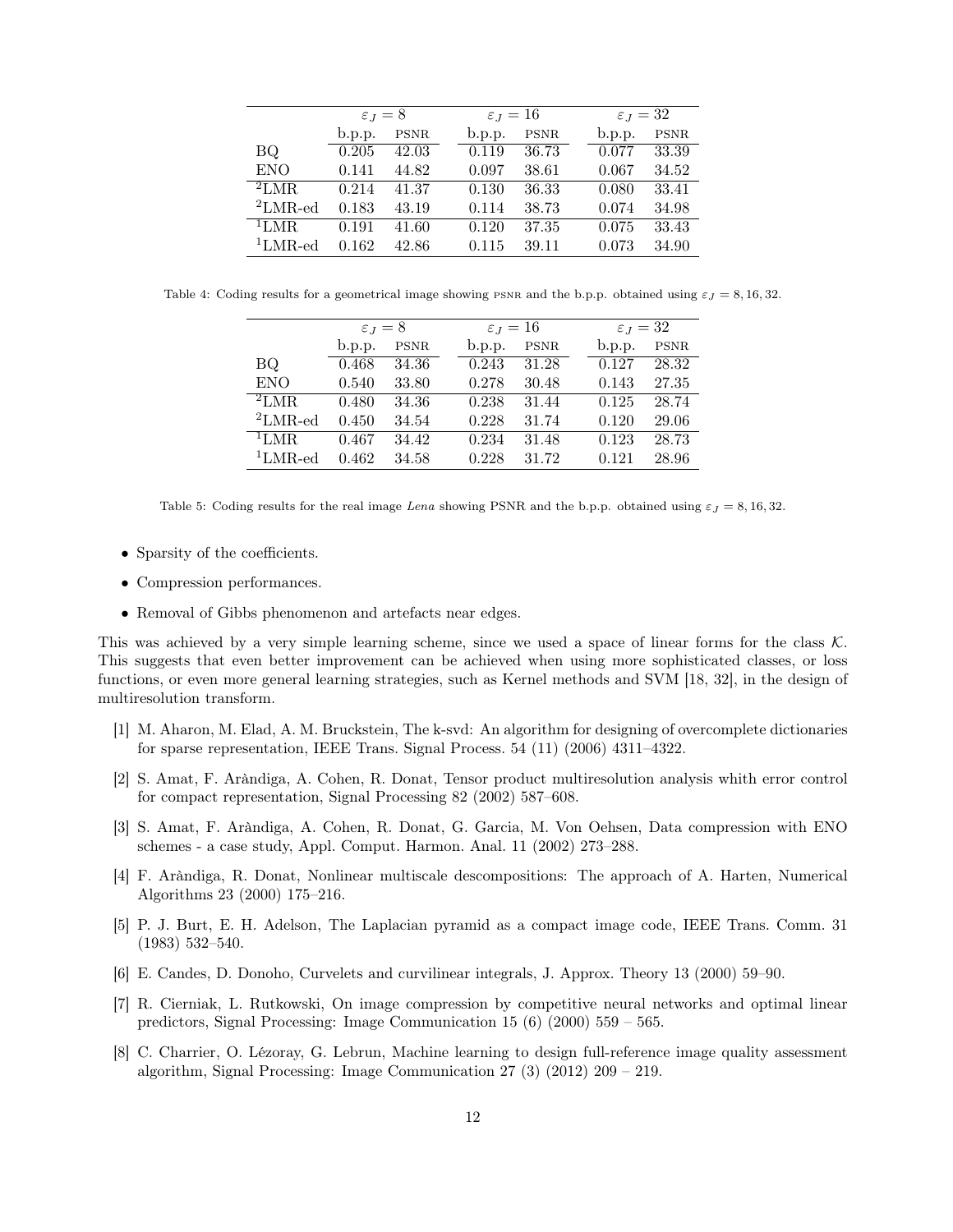- [9] A. Cohen, Numerical Analysis of Wavelet Methods, Springer, New York, 2003.
- [10] A. Cohen, I. Daubechies, J. Feauveau, Biorthogonal bases of compactly supported wavelets, Comm. Pure Appl. Math. 45 (1992) 485–560.
- [11] G. Deng, D. B. Tay, S. Marusic, A signal denoising algorithm based on overcomplete wavelet representations and gaussian models, Signal Processing  $87(5)(2007) 866 - 876$ .
- [12] M. Do, M. Vetterli, The contourlet transform: an efficient directional multiresolution image representation, IEEE Transactions Image on Processing 14 (12) (2005) 2091–2106.
- [13] D. L. Donoho, Interpolating wavelet transforms, Tech. rept. 408, Department of Statistics, Stanford University.
- [14] K. Engan, S. O. Aase, J. H. Husoy, Method of optimal directions for frame design, Proc. IEEE Int. Conf. Acoust., Speech, Signal Process. (ICASSP) 5 (1999) 2443–2446.
- [15] A. Harten, ENO schemes with subcell resolution, J. Comput. Phys. 83 (1989) 148–184.
- [16] A. Harten, Discrete multiresolution analysis and generalized wavelets, J. Appl. Numer. Math. 12 (1993) 153–192.
- [17] A. Harten, Multiresolution representation of data: General framework, SIAM J. Numer. Anal. 33 (1996) 1205–1256.
- [18] T. Hastie, R. Tibshirani, J. Friedman, The Elements of Statistical Learning, Springer, New York, 2001.
- [19] M. V. Joshi, S. Chaudhuri, R. Panuganti, A learning-based method for image superresolution from zoomed observations, IEEE Transactions on Systems, Man, and Cybernetics, Part B 35 (2005) 2005.
- [20] R. Krishnamoorthi, K. Seetharaman, Image compression based on a family of stochastic models, Signal Processing 87 (3) (2007) 408 – 416.
- [21] J. Li, S. Huang, R. He, K. Qian, Image classification based on fuzzy support vector machine, in: Computational Intelligence and Design, 2008. ISCID '08. International Symposium on, Vol. 1, 2008, pp. 68 –71.
- [22] Y. Li, Q. Yang, R. Jiao, Image compression scheme based on curvelet transform and support vector machine, Expert Systems with Applications 37 (4) (2010) 3063 – 3069.
- [23] L. Ma, D. Zhao, W. Gao, Learning-based image restoration for compressed images, Signal Processing: Image Communication 27 (1) (2012)  $54 - 65$ .
- [24] J. Mairal, M. Elad, G. Sapiro, Sparse representation for color image restoration, Image Processing, IEEE Transactions on 17 (1) (2008) 53 –69.
- [25] J. Mairal, M. Elad, G. Sapiro, Learning multiscale sparse representations for image and video restoration, Multiscale Model. Simul. 7 (1) (2008) 214 –241.
- [26] S. Mallat, A Wavelet Tour of signal processing, Academic Press, New York, 1999.
- [27] B. Ophir, M. Lustig, M. Elad, Multi-scale dictionary learning using wavelets, Selected Topics in Signal Processing, IEEE Journal of 5 (5) (2011) 1014 –1024.
- [28] E. L. Pennec, S. Mallat, Sparse geometric image representations with bandelets, IEEE Trans. on Image Processing 14 (4) (2005) 423–438.
- [29] R. Rubinstein, M. Zibulevsky, M. Elad, Double sparsity: learning sparse dictionaries for sparse signal approximation., IEEE Transactions on Signal Processing (3) 1553–1564.